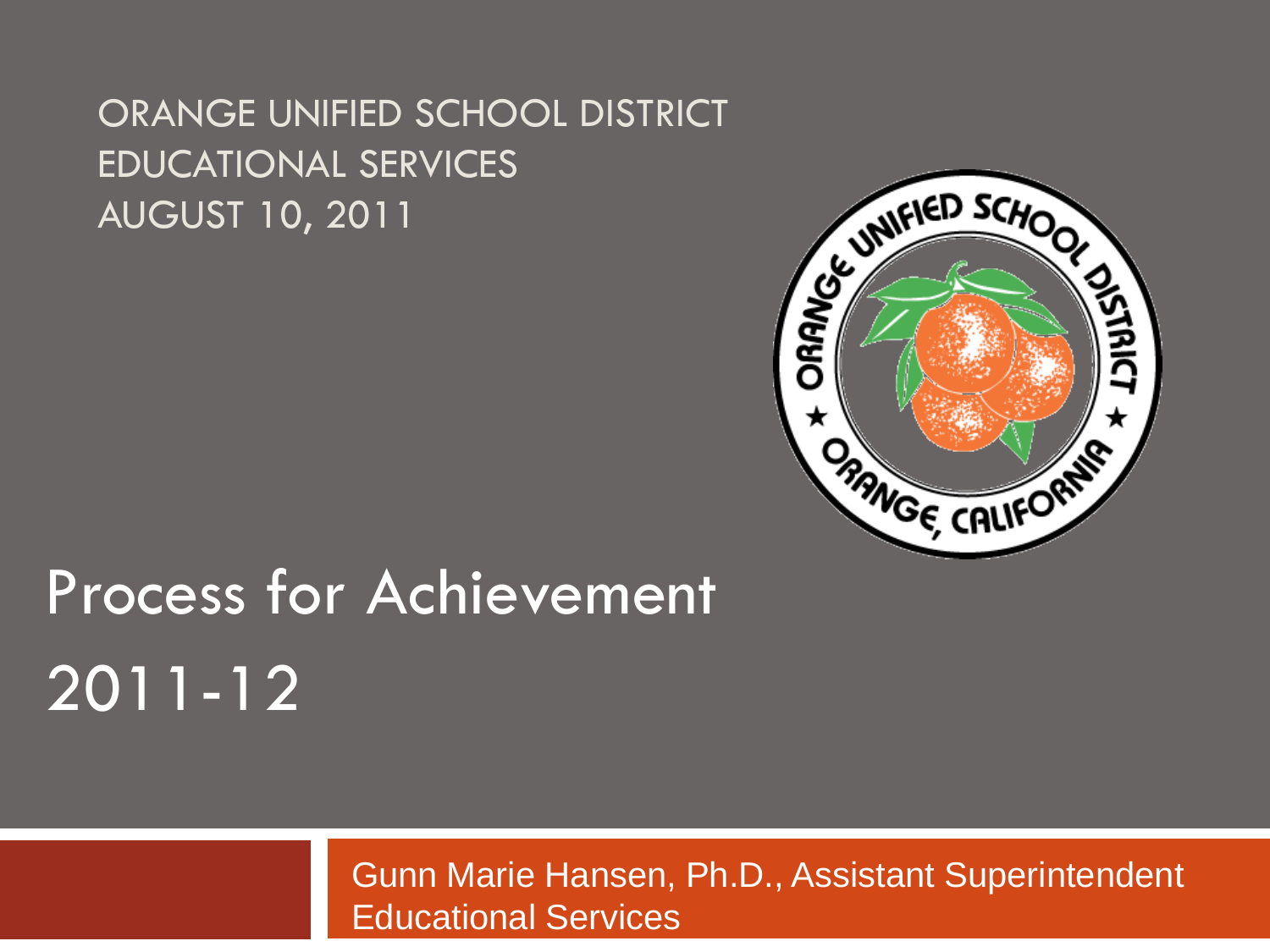#### Presentation Agenda

- □ Themes for Organizing
- Student Data
- □ Core Initiatives
- □ Expectations for Accelerating Achievement
- □ Curriculum, Instruction and Assessment
- □ School and District Level Leadership (Loose/Tight)
- □ Parents and Community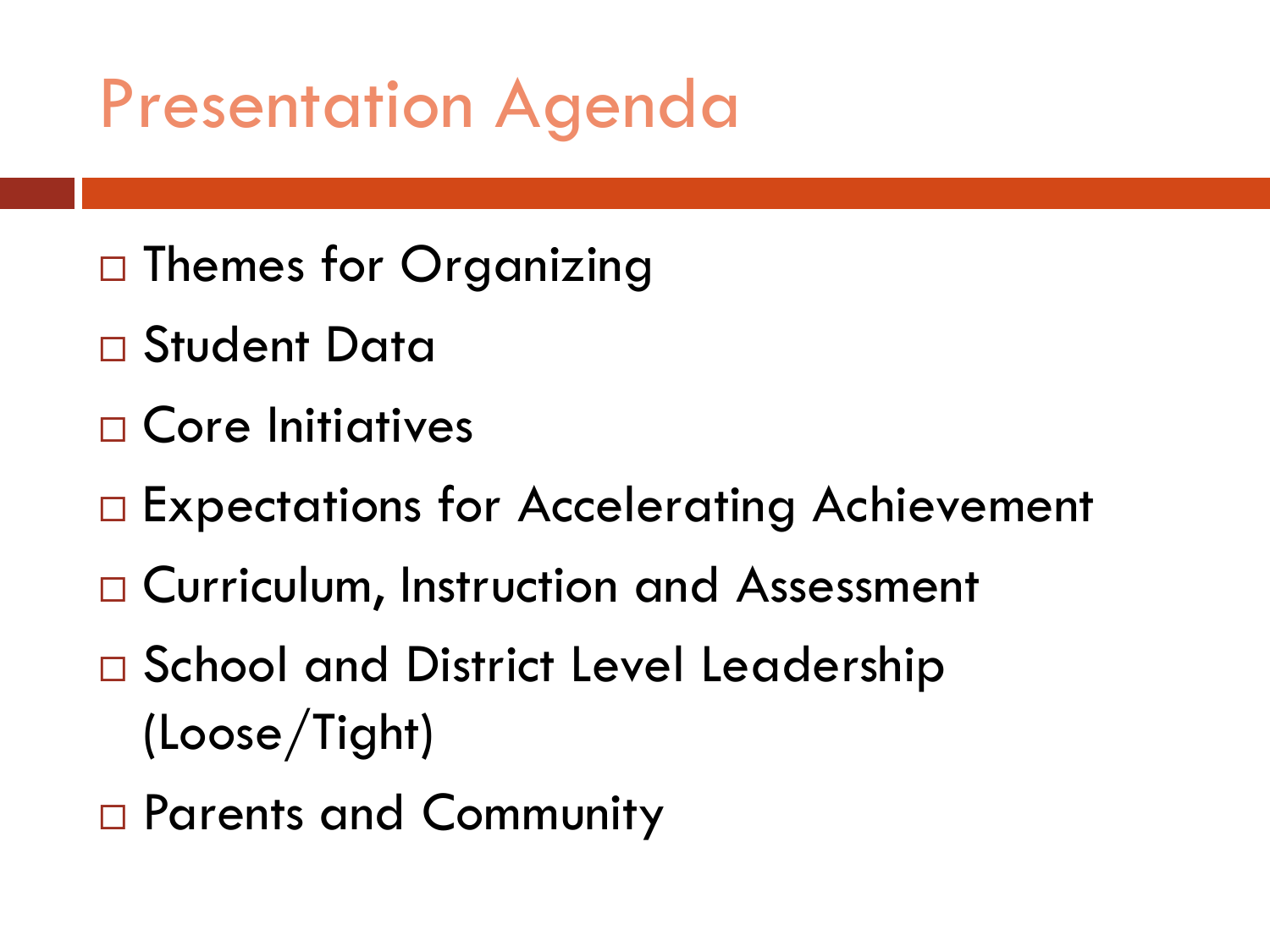#### Themes to Organize Our Work

- □ Accelerating Achievement for ALL Learners
- Align Resources and Initiatives
- Ask… Is it Mission Critical?
- **Leverage the Experts Among Us**
- **Q** Use Data to Guide, Monitor and Adjust

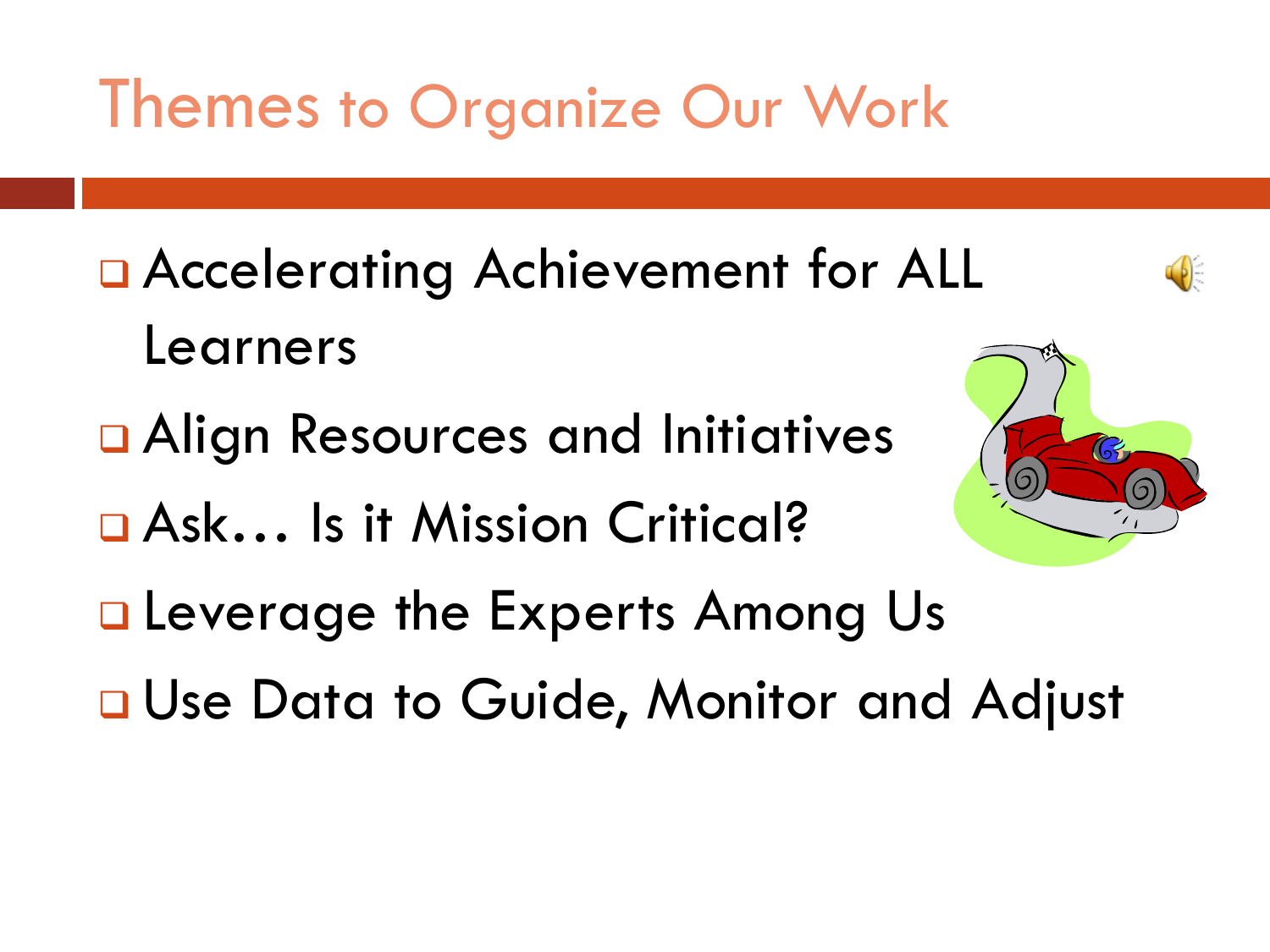## Orange USD – Student Data

*Academic Trend Data for 2005-2010 Increasing in percent of students proficient. Need to accelerate rate of growth!*



**Year 3 Program Improvement District**

**Did Not Meet Adequate Yearly Progress (AYP) Target**

Hispanic/Latino (44%) Socioeconomically disadvantaged (41.6%) English Learners (34.9%) Student with Disabilities (32.1%) **2011 English/LA Target - 67% 2012 English/LA Target – 78%**

**Systematic focus for closing the achievement gap – Target D**

**Response to Instruction/Intervention (RtI2) Initiative**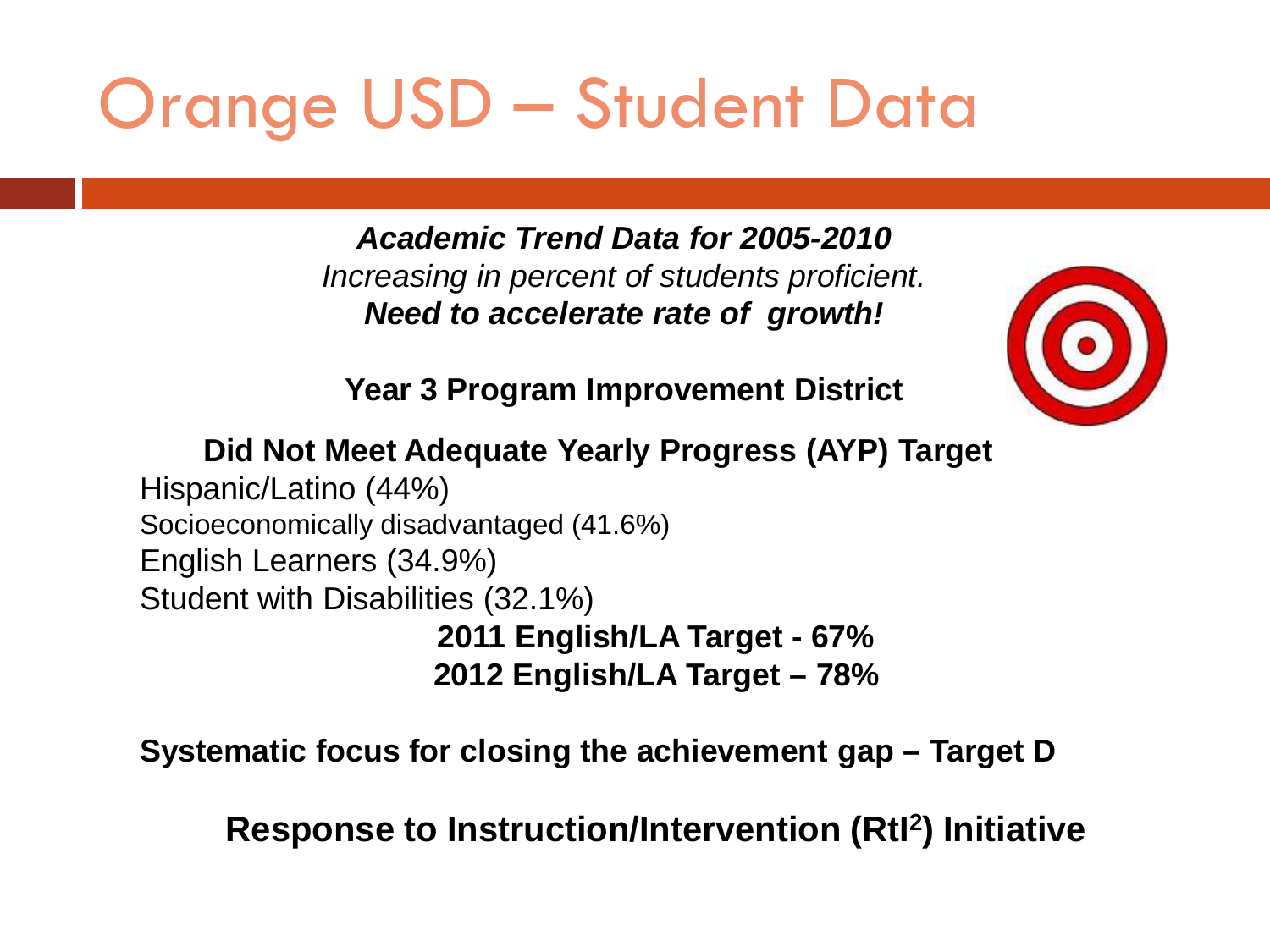#### Core Initiatives

## **□ Response to Instruction and** Intervention (Rtl<sup>2</sup>)

# Culture of Effective Collaboration **QLeadership to Accelerate Learning**

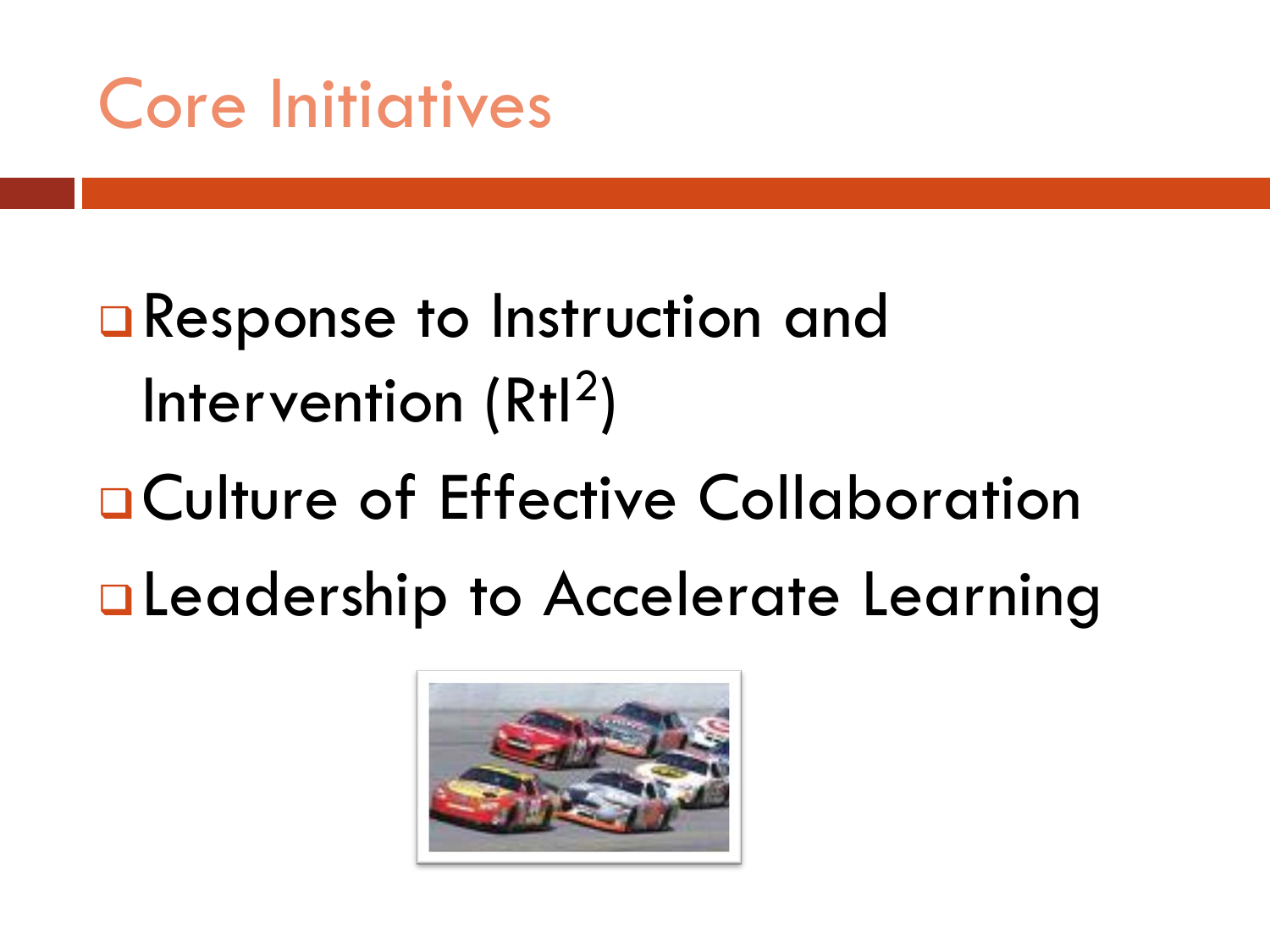#### Response to Instruction/Intervention (RtI2)

- □ High quality instruction and intervention
- **Q** Data based decision making
- **Progress monitoring during instruction** and intervention
- **u** Universal screening for all students
- Systematic English Language Development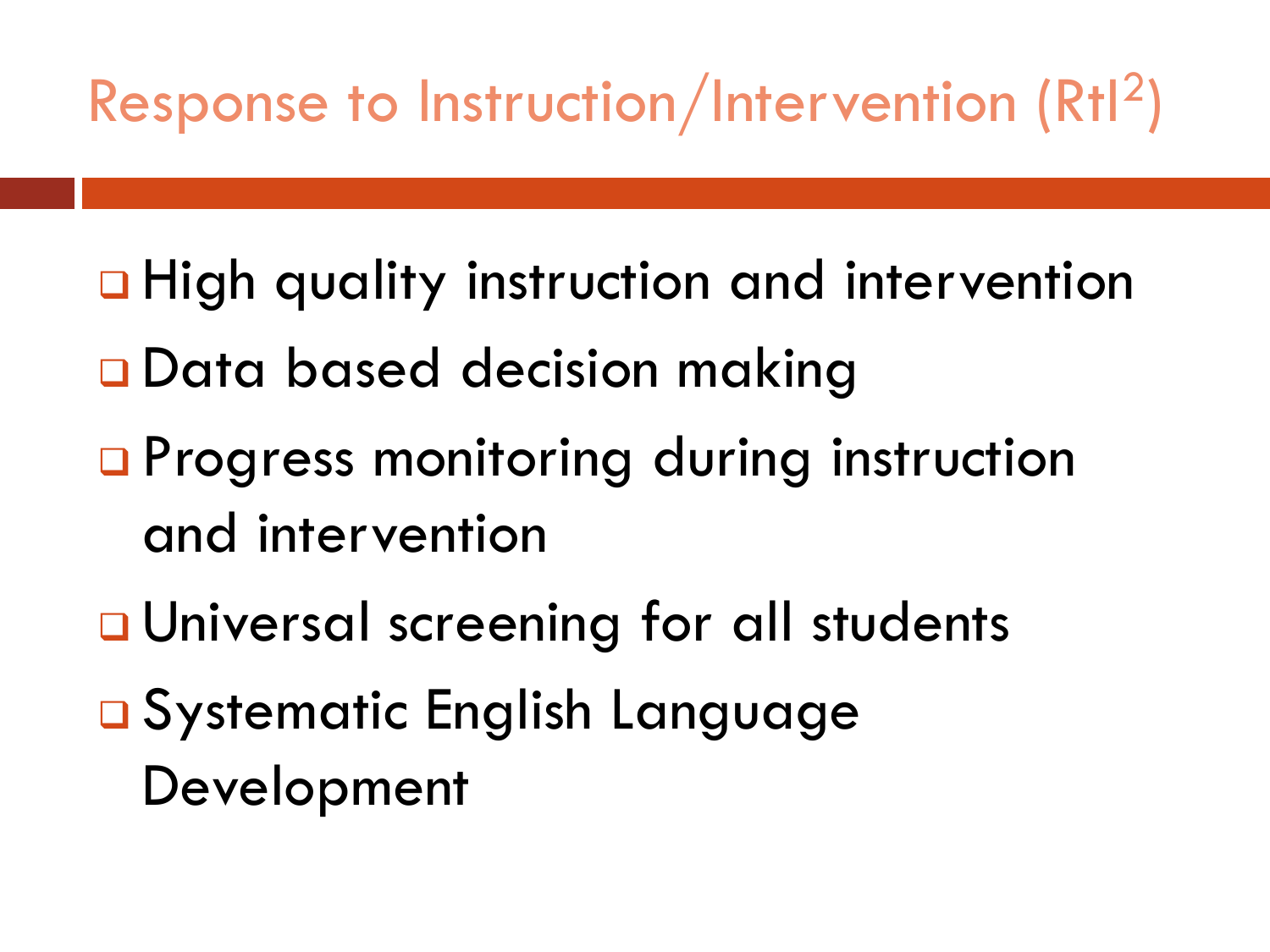# Culture of Effective Collaboration

- □ Focus on student learning and set learning goals (SMART Goals)
- □ Professional Learning Communities (PLCs)
- □ Collaborative Academic Support Teams (CAST)
- □ Lesson Design and Action Research
- □ New and Expanding Special Education Roles

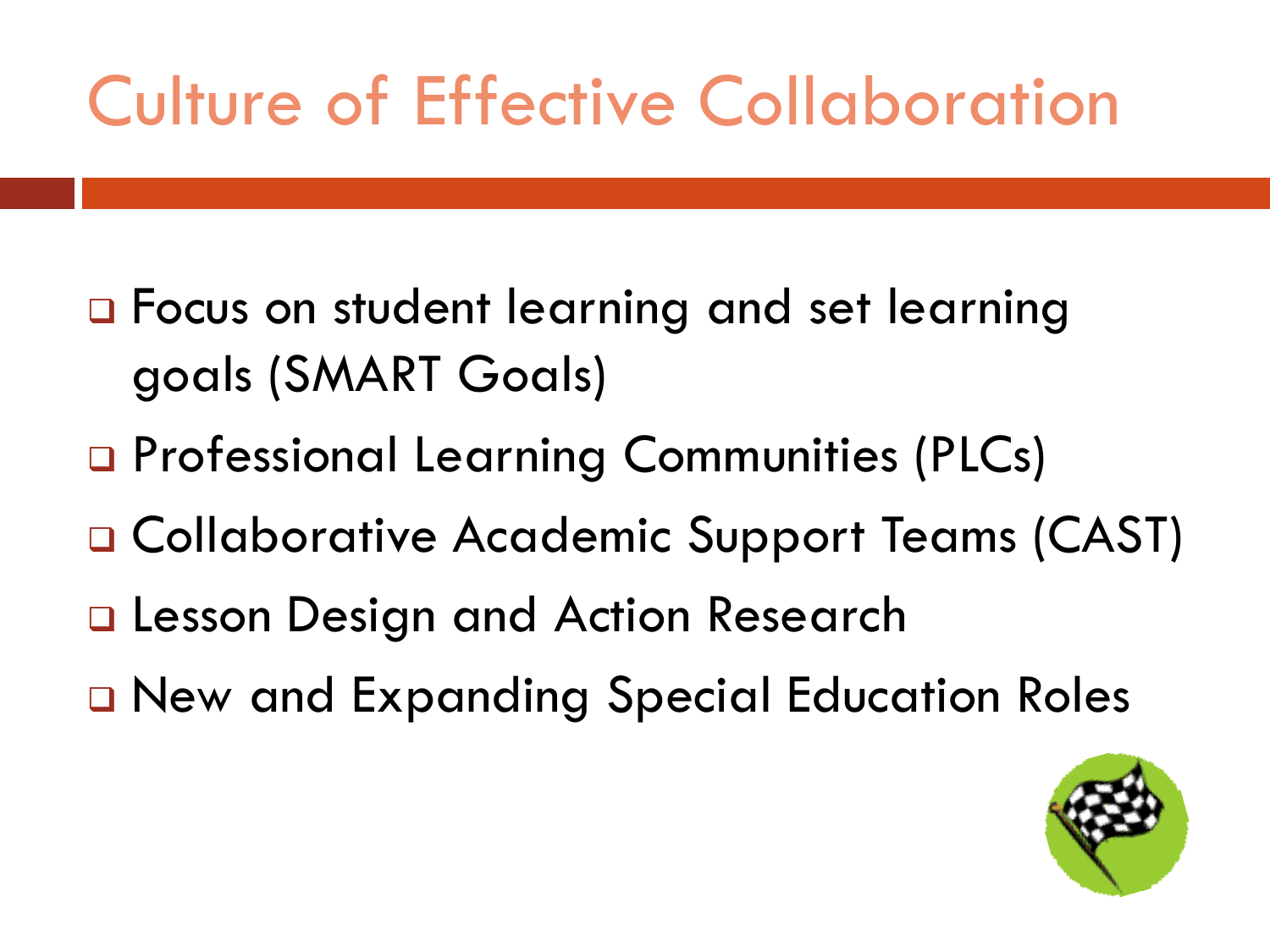## Leadership to Accelerate Learning

 K-12 Achievement Data Conference □ Developing In-house Experts – Professional Development **□ On-going Communication**  Network Approach to Leadership Loose/Tight Leadership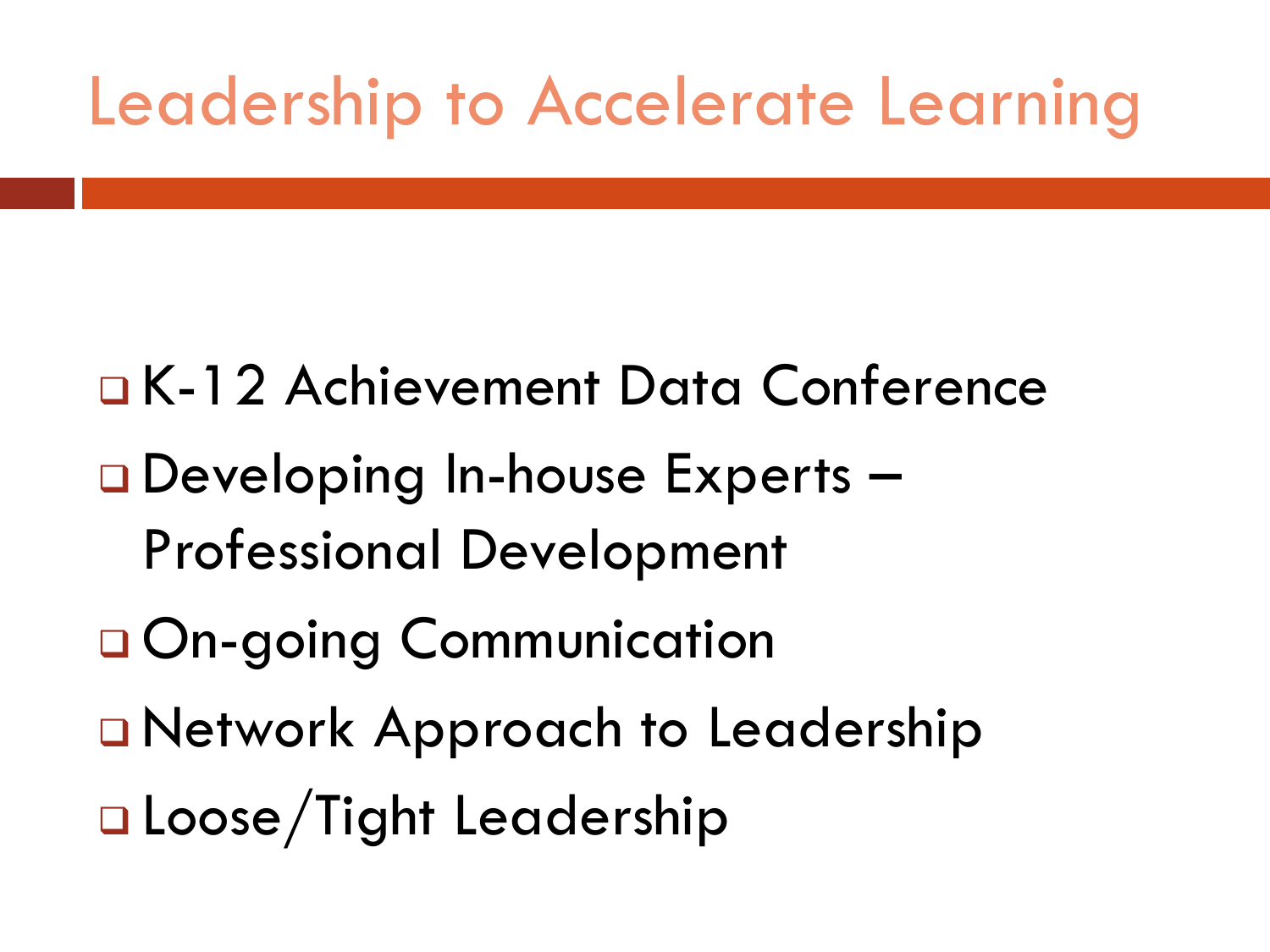#### Orange Unified School District Data

Goals for Student Achievement linked to the Local Education Agency (LEA) Plan for improving PI Schools in district.

**State Target** - All students (subgroups) will reach high standards, at a minimum, attaining proficiency or better in Reading/English & Math, by 2013-14.

**Goal 2012 is 78% English and 78.2 % Math**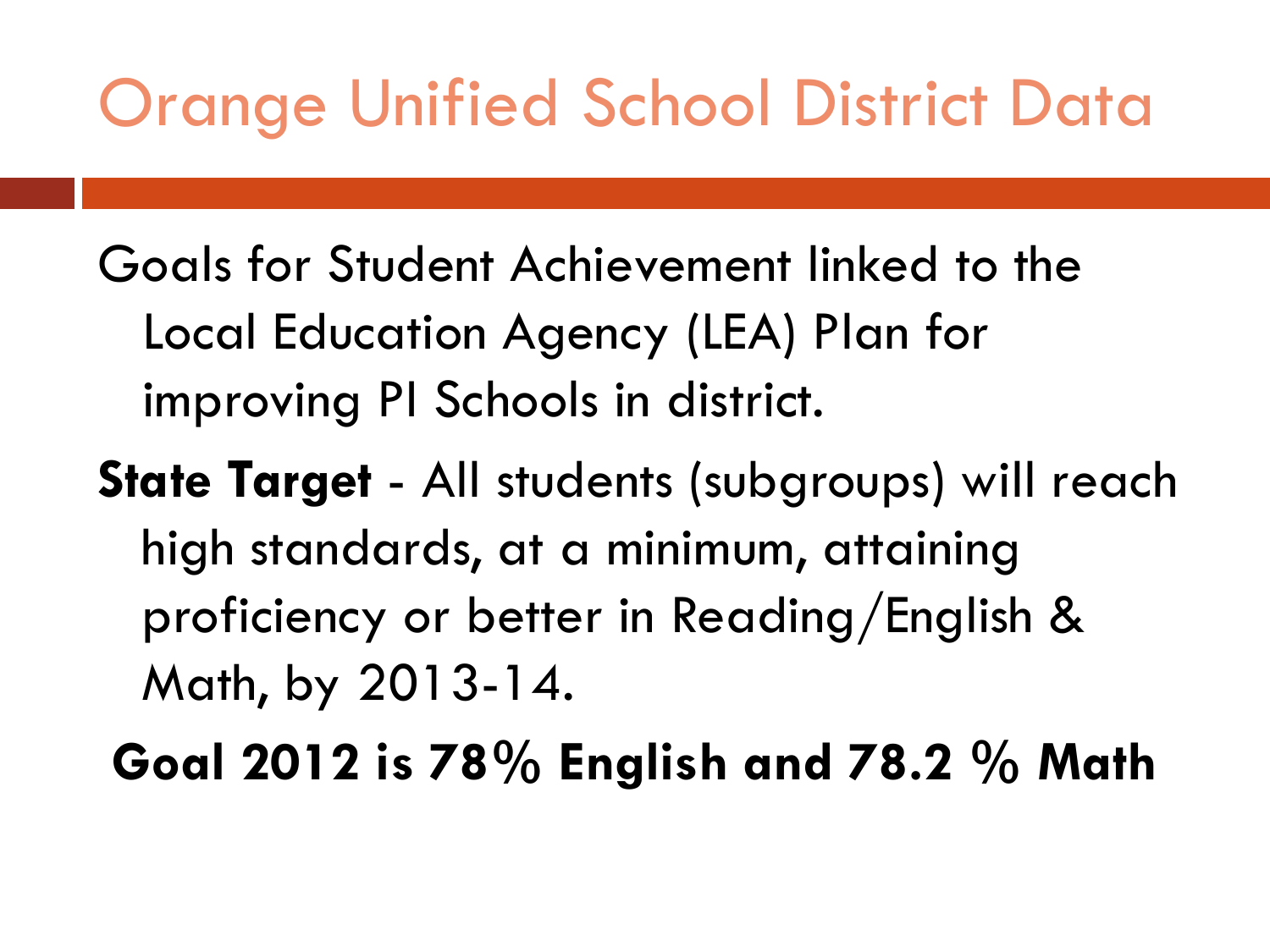## Expectations for Accelerating Achievement

#### **Keep a Clear & Systematic Focus**

- **□ High Quality Research Based Instruction**
- Assessment System Universal Screening &

Progress Monitoring - ELA/Math/ELD (6-8 weeks)

- **Three-Tiered System of Response to Instruction/Intervention (Rtl<sup>2</sup>)**
- □ Culture of Collaboration at all levels District, School site, and Teacher grade levels
- □ District Articulation (K-12) between school levels focused on the achievement gap (Socioeconomically disadvantaged, EL and special education students) and academic acceleration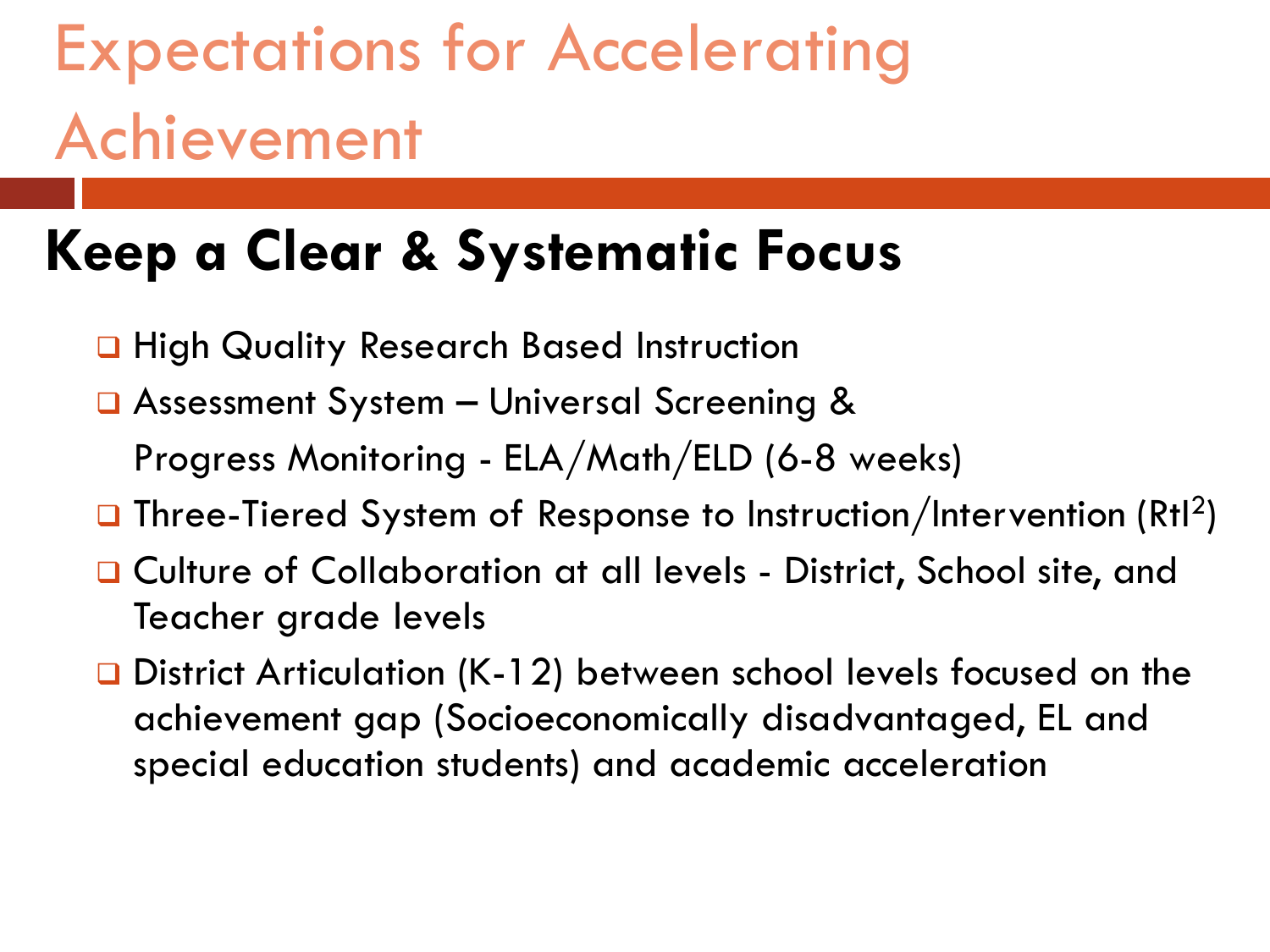## Curriculum and Instruction

#### **Standards Based Curriculum - pacing guides, assessment, and instructional improvement**

- $\Box$  Adhere to Instructional Minutes provide skillful, strategic core and intensive intervention time
- □ Frequent Teacher Collaboration with general and special education teachers - review data and respond to instruction and interventions
- $\Box$  Increase instructional minutes for ELD for specific EL level of instruction
- Special Education Co-teaching/collaboration Standards Based Textbooks & Instruction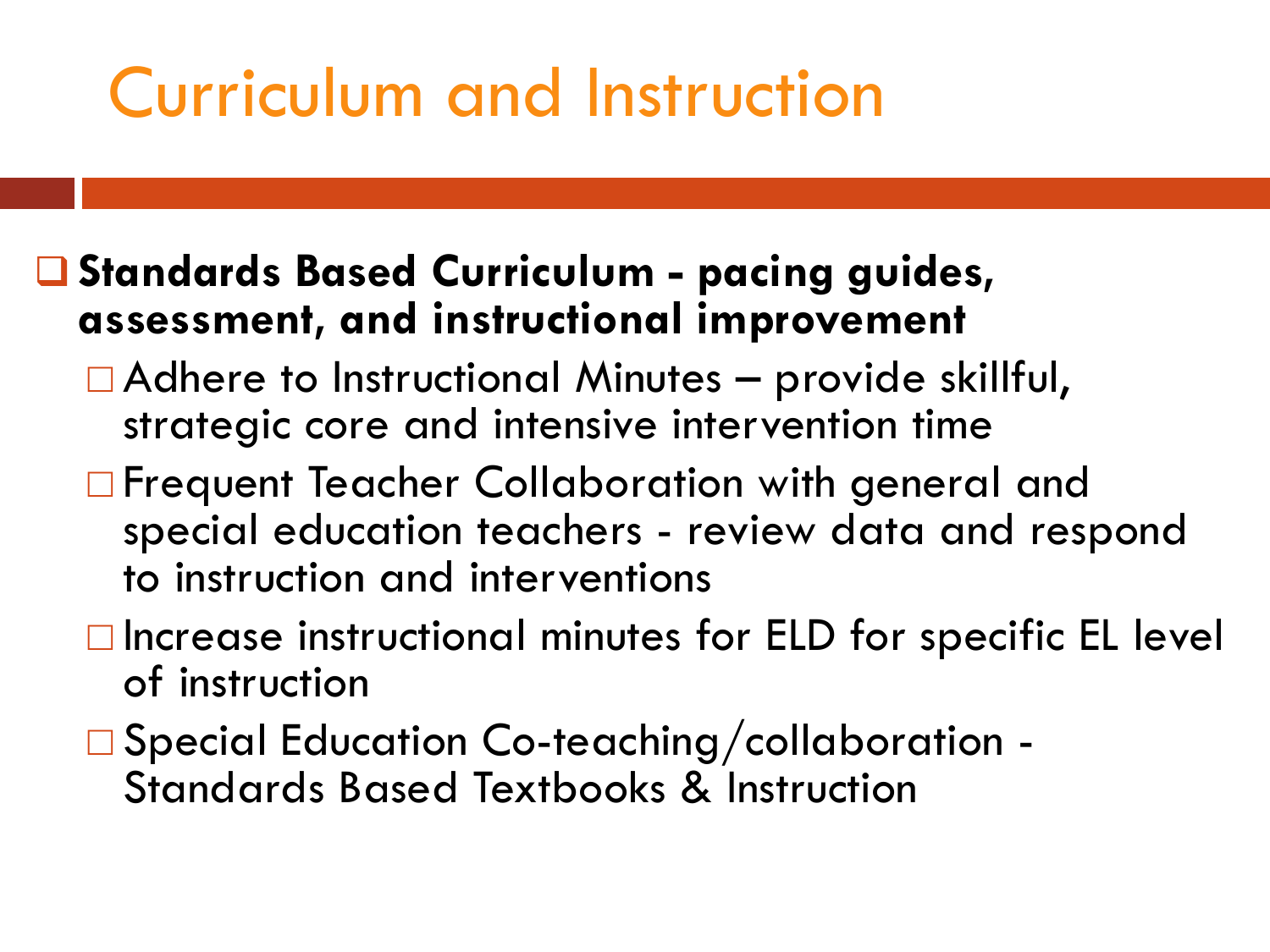## Curriculum and Instruction

#### **Instruction**

- □ Direct Instruction and Student Engagement
- $\Box$  Lesson Design Cycle of Effective Instruction
- Research Based Instructional Toolkit
	- **Academic Vocabulary for all students**
	- **English Learner Strategies**
	- **Thinking Maps graphic organizers**
	- **Infusion of Common Core Standards (New!)**
- □ Instructional Coaching and Support
- □ Aligned Interventions Read 180 and Language!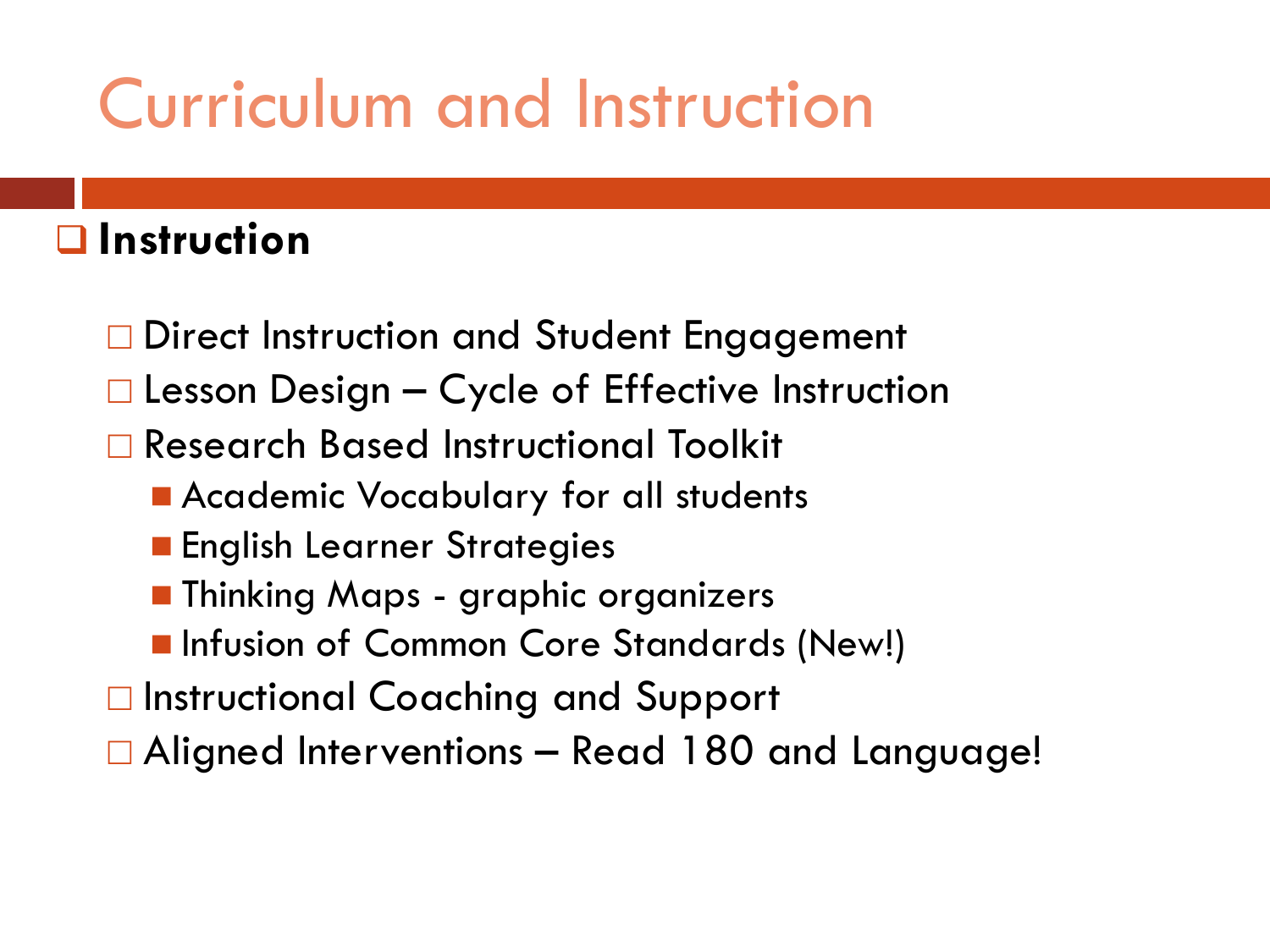#### Curriculum, Instruction and Assessment

#### **Data**

- Principal-Teacher Data Conferences Administrative Feedback- Pre/post meetings
- Achievement Team/Collaborative Academic Support Team (CAST) - Identify students for interventions & instructional support (SST Pre-referral interventions)
- □ Grade Level & Department Meetings (Cycle of Effective Instruction)
- Monitor Student Progress (6-8 weeks skill and Course Alike assessments) – Expand use of Data Director and other skill based assessments
- □ Use of Diagnostic/Screening Assessments from Core programs (example EDGE)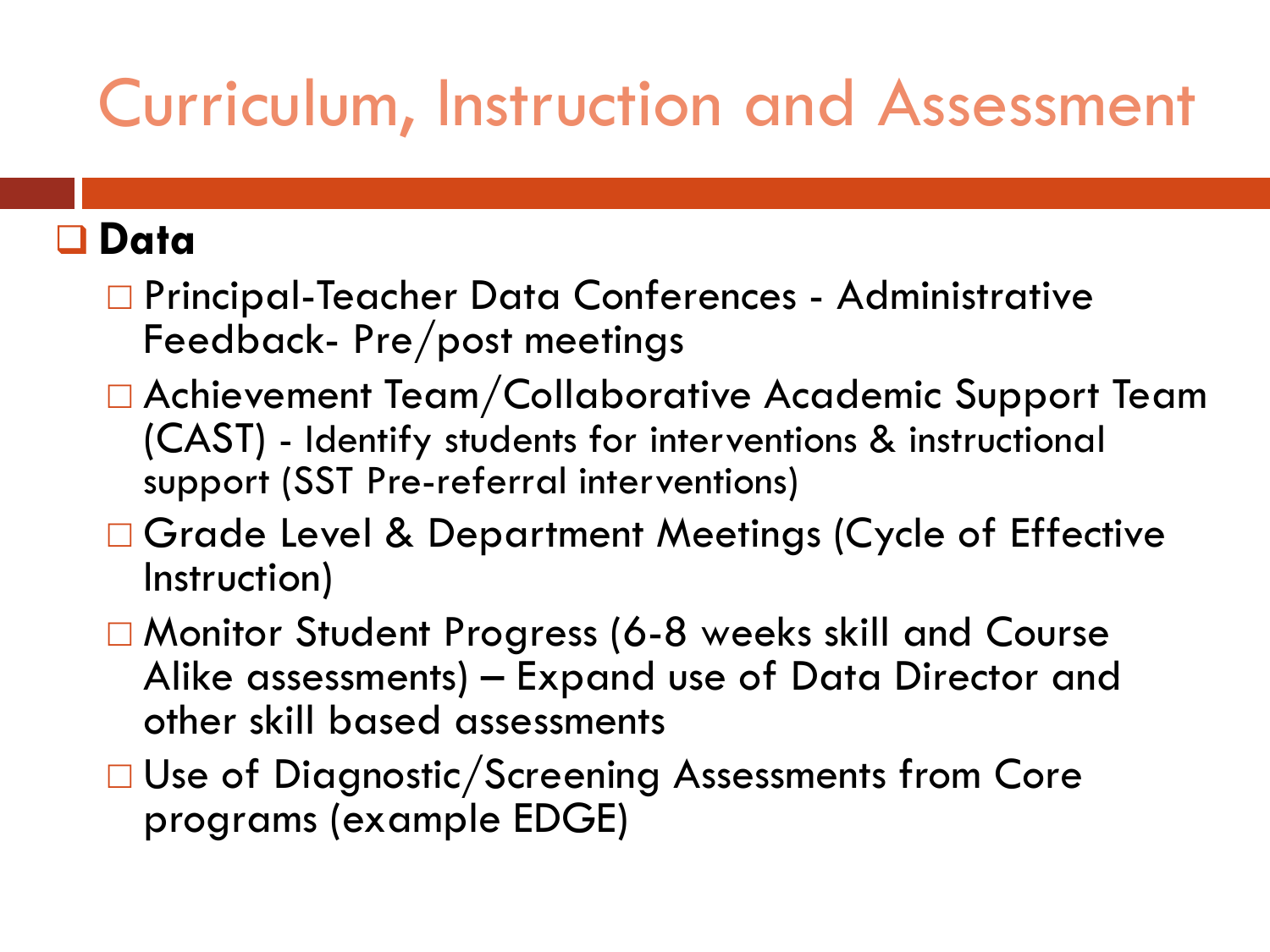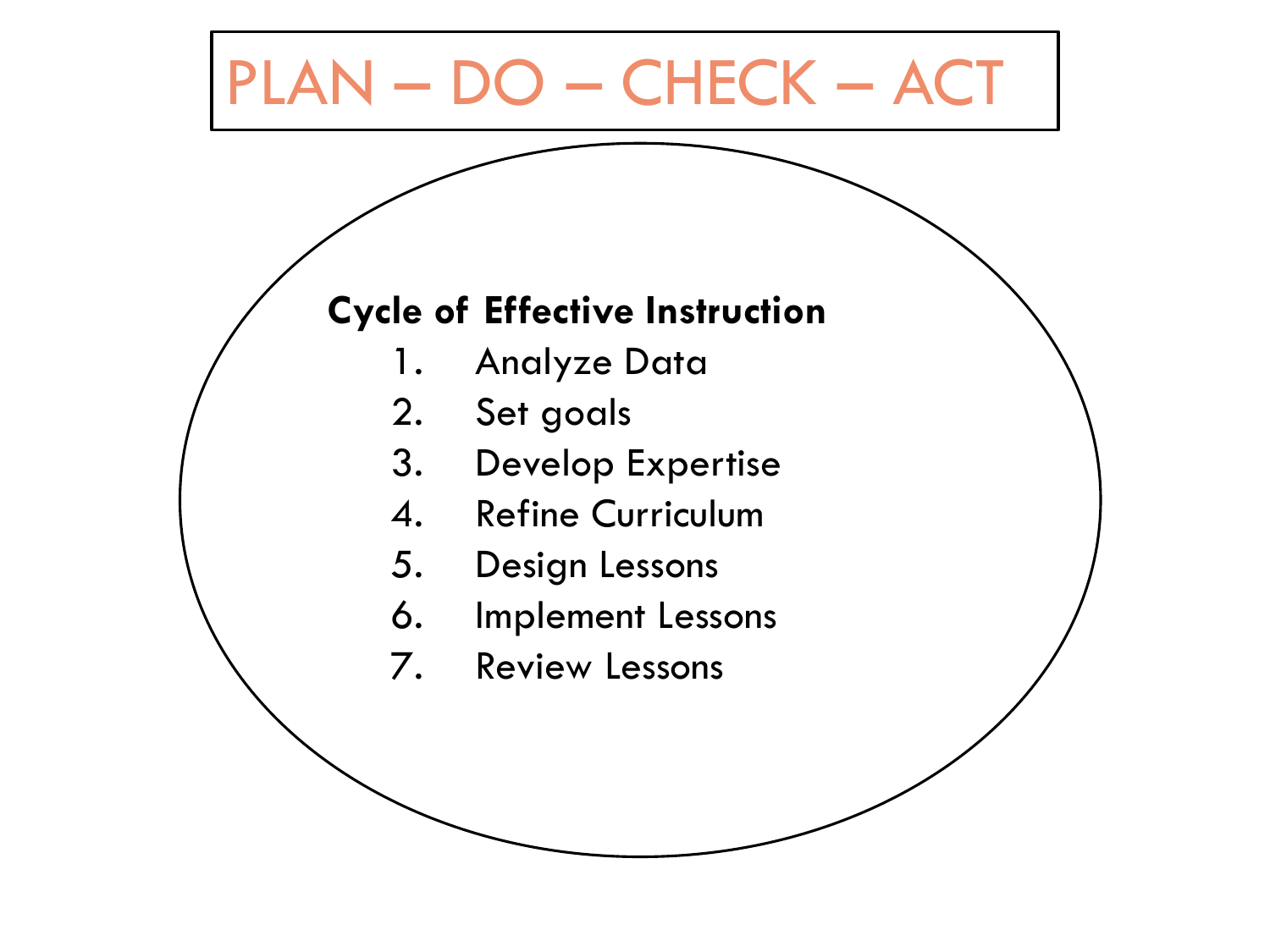| <b>Stage</b>             | <b>Details</b>                                                                                       |
|--------------------------|------------------------------------------------------------------------------------------------------|
| <b>Analyze Data</b>      | Examine appropriate data to identify focus area                                                      |
| Set Goals                | Set specific and measurable goals                                                                    |
| <b>Develop Expertise</b> | Use evidence to identify appropriate curricular and<br>instructional considerations                  |
| <b>Refine Curriculum</b> | Determine appropriate materials to be used                                                           |
| <b>Design Lessons</b>    | Design focused lessons                                                                               |
| <b>Implement Lessons</b> | Implement lessons faithfully and collect observation<br>data (teacher reflection, observation, etc.) |
| <b>Review Lessons</b>    | Reflect on students' response to instruction                                                         |

Cycle of Effective Instruction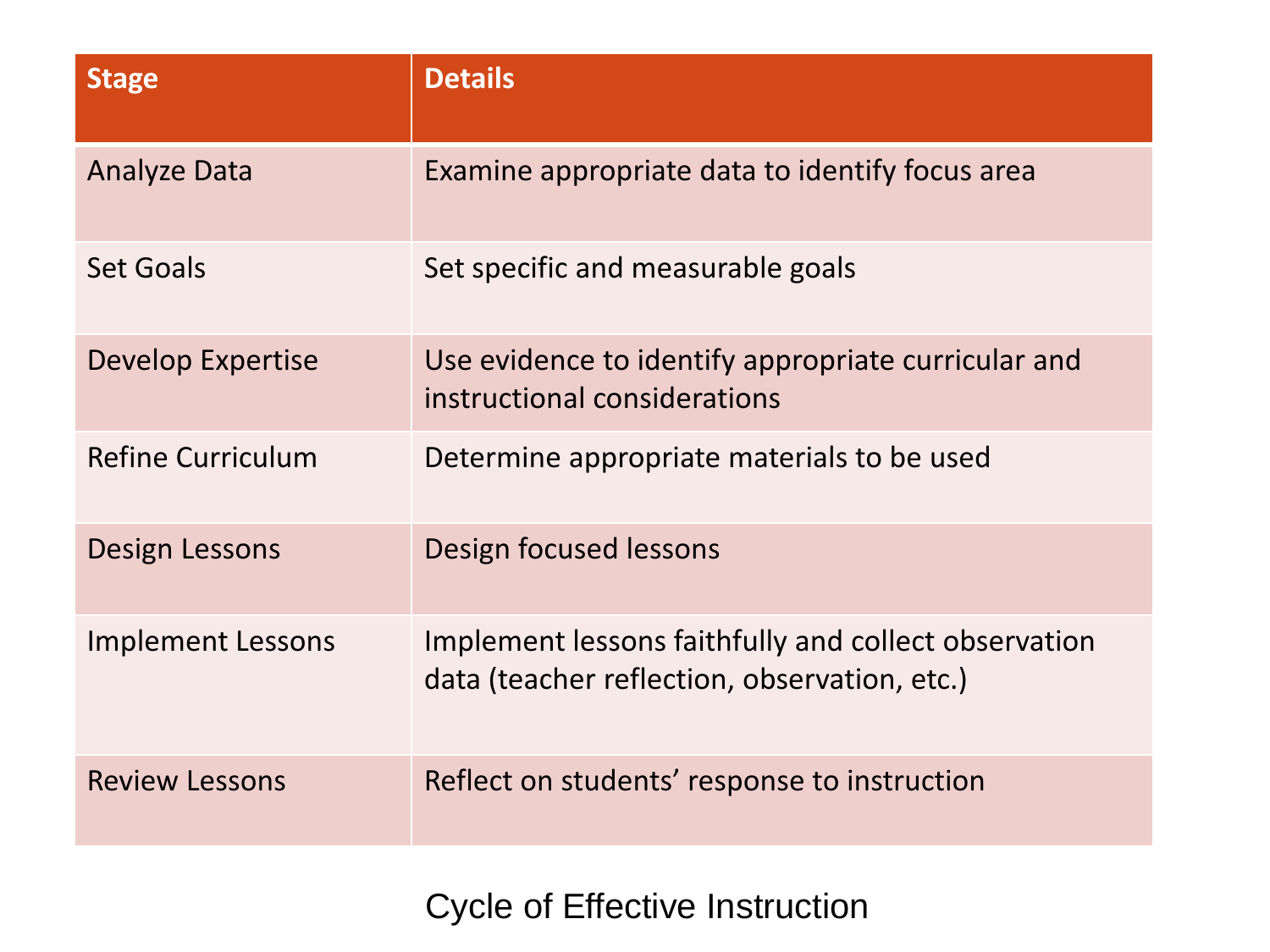Response to Instruction / Intervention  $(RtI<sup>2</sup>)$ "Knowing the Learner"

#### CAST – Collaborative Academic Support Teams/SST pre referral teams

- Committee may consists of Psychologist, Speech/Language, Resource Specialist Teacher, Special Day Class Teacher, Instructional Coach, Intervention Teachers, Teacher Leaders and Administrator
- □ Meets regularly with grade levels/departments to discuss students who are not meeting benchmarks in core content
- Interventions/strategies implemented in a 6-week cycle
- **Q** Student Progress is closely monitored
- **□** Results in reduction in referrals to special education & increased student achievement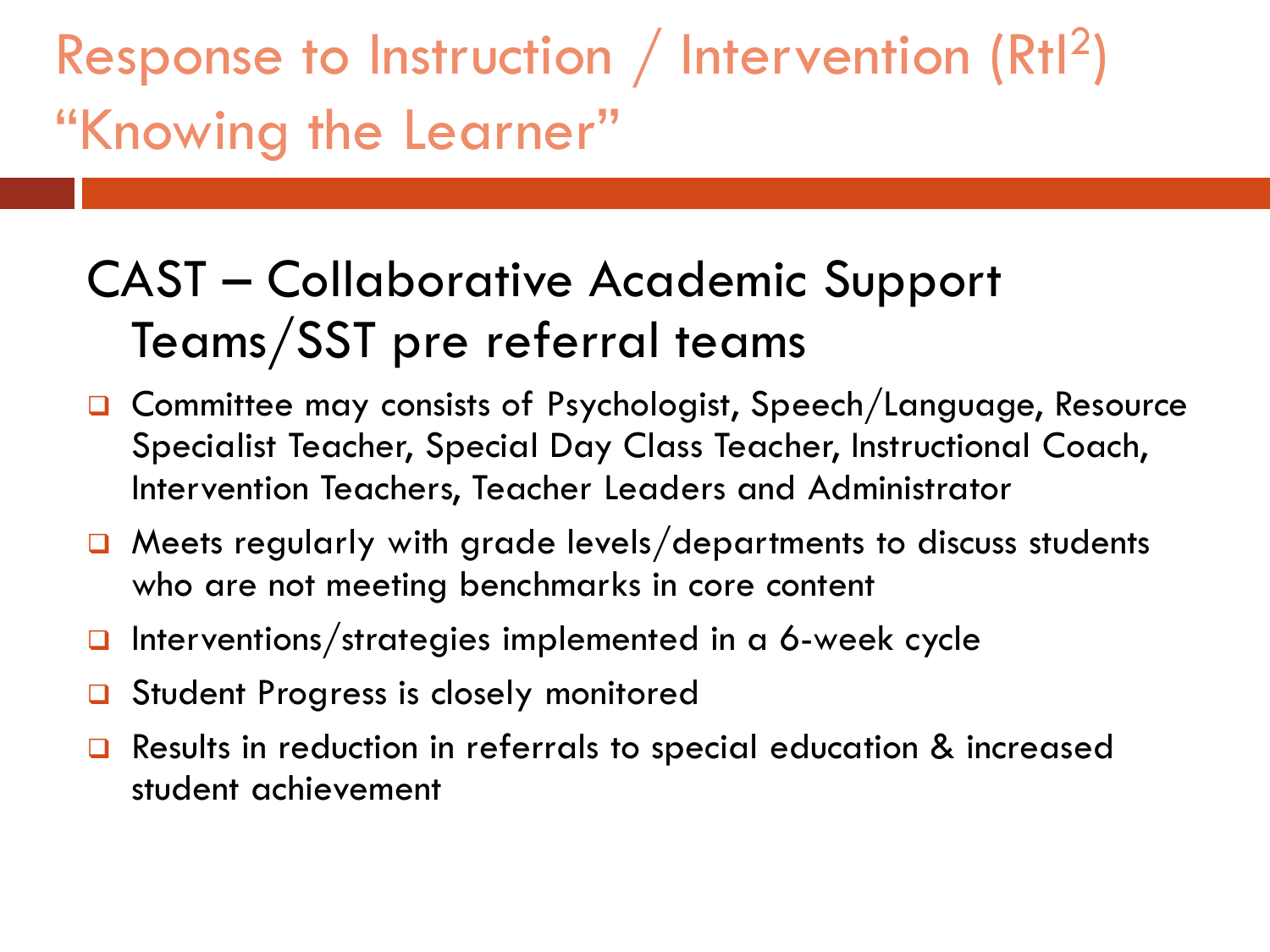#### School and District Level Progress Monitoring

#### **Educational Leadership**

- Achievement Data Conferences
- □ Instructional Leadership Teams
- **□District Support Visitations**
- Principal Leadership Coaching "loose/tight"
- District Curriculum Council
- □ CST Performance Band Targets for individual students (all students by name) – "Safe Harbor"
- $\Box$  Alignment with elementary/high schools -<br>closing the achievement gap (K-12 Articulation)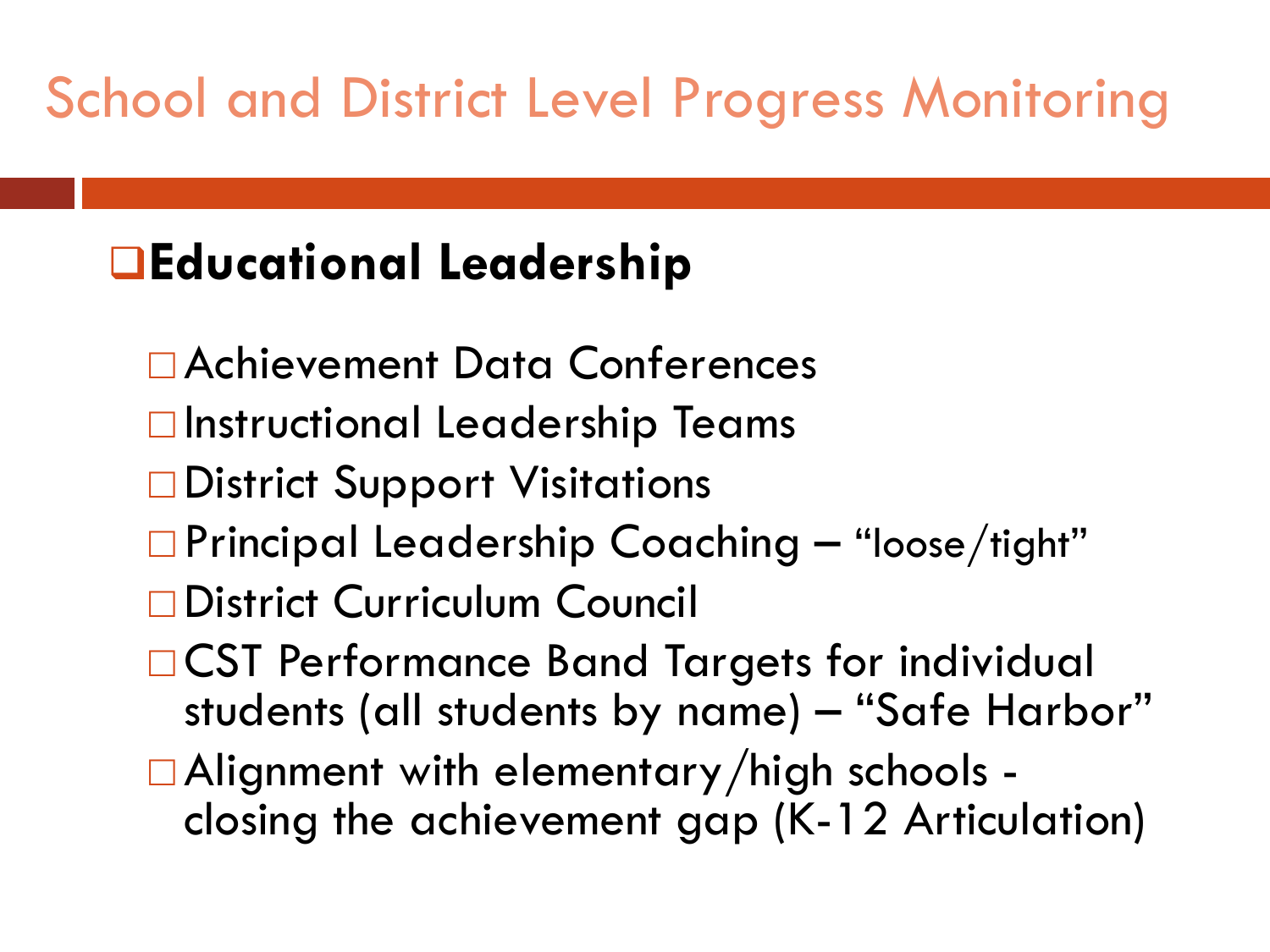## Parent and Community Involvement

#### **□** School to Home Communication

- □ Meetings Workshops Newsletters
- □ Articulation Elementary Middle High
- Parent Education Path to University & Careers
- □ Committees
	- **District Advisory Committee (DAC)**
	- District English Learner Advisory Committee (DELAC)
	- School Site Councils (SSC)
	- Parent Associations
	- Training and support for Parents

#### **Q** Parent & Community Resources

Community Resource Guide

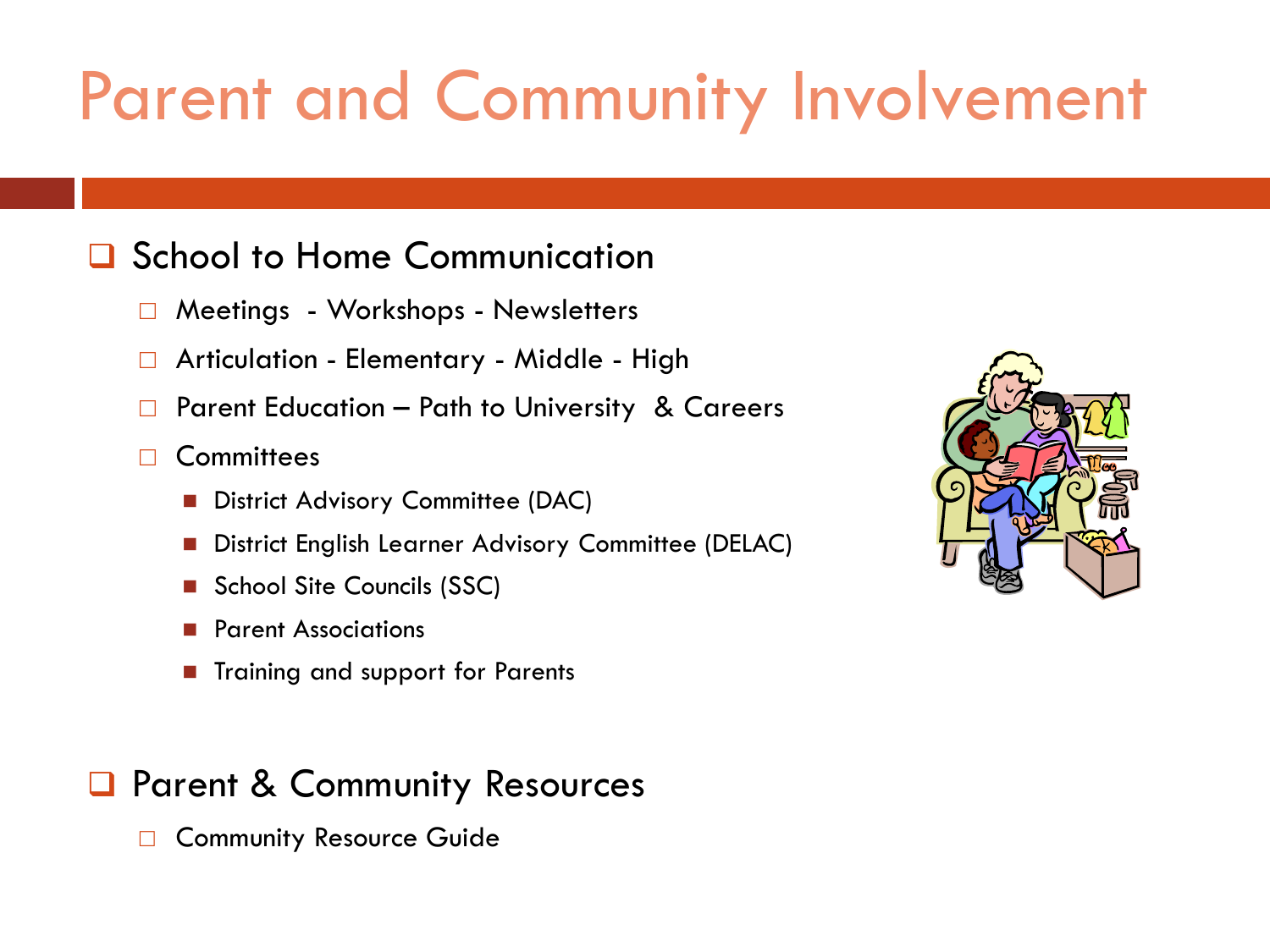## Together We Make the Difference!

What schools most need now:

--To begin systematically harnessing the power of collective intelligence that already resides in the school to solve problems.

*Smoker, in Dufour, et.al, 2004*